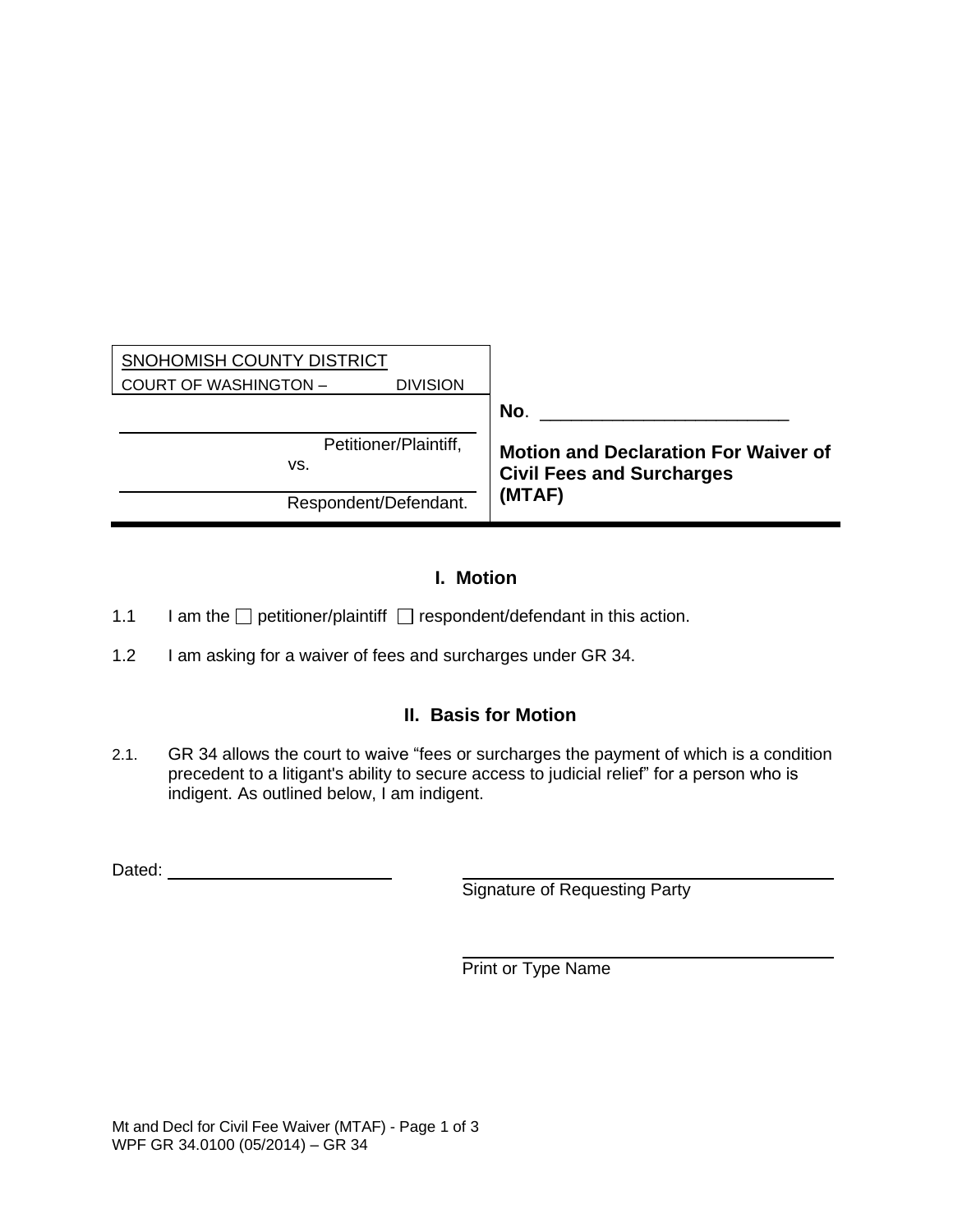## **III. Declaration**

I declare that,

- 3.1 I cannot afford to meet my necessary household living expenses and pay the fees and surcharges imposed by the court. Please see the attached Financial Statement, which I incorporate as part of this declaration.
- 3.2 In addition to the information in the financial statement I would like the court to consider the following:

(Check if applies.) I filed this motion by mail. I enclosed a self-addressed stamped  $\Box$ envelope with the motion so that I can receive a copy of the order once it is signed.

I declare under penalty of perjury under the laws of the state of Washington that the foregoing is true and correct.

Signed at (city) \_\_\_\_\_\_\_\_\_\_\_\_\_\_\_\_\_\_\_\_\_\_\_\_\_, (state) \_\_\_\_\_\_\_\_\_ on (date) \_\_\_\_\_\_\_\_\_\_\_\_\_\_\_\_\_\_\_.

Signature **Print or Type Name** 

.